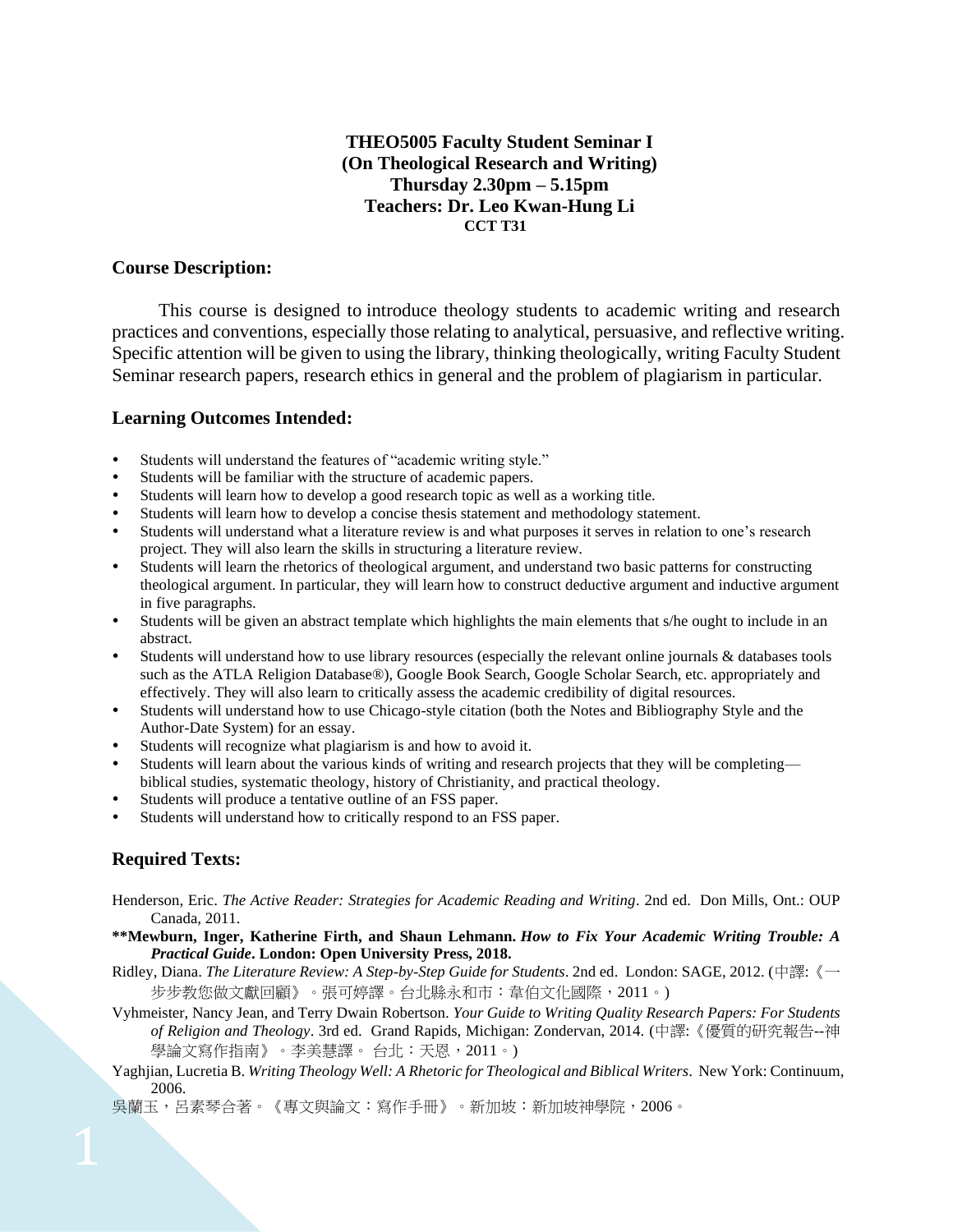李志秋、張心瑋合著。《學術研究與寫作:聖經、神學與教牧學研究手冊》。增訂版。新加坡:新加坡神 學院出版部,2015。 葉至誠、葉立誠合著。《研究方法與論文寫作》。台北:商鼎,2011。

## **Additional Readings:**

- As assigned and distributed in class sessions.
- Selected online videos on Theological Research and Writing:
	- o (1) Dr. Stanley Hauerwas, How to Write a Theological Sentence
		- <https://vimeo.com/69265857>
	- o (2) Teaching on Theological Research and Writing
		- -- Thinking like a researcher; Formal academic writing; Writing a thesis statement; Crafting good paragraphs; Going from outlines to first draft; Use of argument and evidence. [https://www.youtube.com/playlist?list=PLYRpF](https://www.youtube.com/playlist?list=PLYRpF-ePghZ5XWoo2LleUVZPGaBkhQE5R)[ePghZ5XWoo2LleUVZPGaBkhQE5R](https://www.youtube.com/playlist?list=PLYRpF-ePghZ5XWoo2LleUVZPGaBkhQE5R)
	- o (3) Writing Instruction Videos
		- --Introduction to Theological Writing; Thesis Statements; Methodology Statements; Library Overview; Selecting Quality Resources; Research Ethics of Using Sources; Theological Communication; Writing Style; Grammar and Mechanics. <http://www.sbts.edu/writing/>
- Library and academic writing resources from CUHK [\(https://www.ilc.cuhk.edu.hk/\)](https://www.ilc.cuhk.edu.hk/)

## **Course Requirements for Assessment**

- Class Participation: 20%
- Take-Home Assignments: 50%
- Term Assignment: a tentative and annotated outline of an FSS paper: 30%

The format and grading rubric for assignments will be upload to Blackboard in due course.

## **Class Calendar**

| Topics                             | Contents                                                                                                                                                                                                                                                                                         | <b>Suggested Readings</b>                                                                      | Class Activities (CA)<br>or/and Take-Home<br>Assignment (THA)                                                                                                                                                           |
|------------------------------------|--------------------------------------------------------------------------------------------------------------------------------------------------------------------------------------------------------------------------------------------------------------------------------------------------|------------------------------------------------------------------------------------------------|-------------------------------------------------------------------------------------------------------------------------------------------------------------------------------------------------------------------------|
| academic<br>writing style          | how <i>academic paper</i> is different<br>٠<br>from book chapter, newspaper<br>column, sermon, personal<br>reflection, etc.<br>the unique features-focused,<br>٠<br>formal, complex, succinct,<br>precise, argumentative,<br>supported, critical, sufficiently<br>objective, cautious—explained. | Henderson, 3-34<br>٠<br>Yaghjian, 89-95<br>李志秋, 6-12                                           | CA: group discussion<br>٠<br>on how to<br>differentiate.<br>THA: comment on<br>one bad example of<br>academic writing and<br>how you will improve<br>it. <i>(submission: one</i><br>week after this<br><i>lecture</i> ) |
| structure of<br>academic<br>papers | suggested structure for papers in<br>٠<br>different fields of studies.<br>using the "create-a-research-<br>space" path as a model for<br>structuring a theological research<br>essay.                                                                                                            | Henderson, 26-27;<br>٠<br>500-501<br>Vyhmeister, 179-<br>187<br>Yaghjian, 96-110<br>李志秋, 33-36 |                                                                                                                                                                                                                         |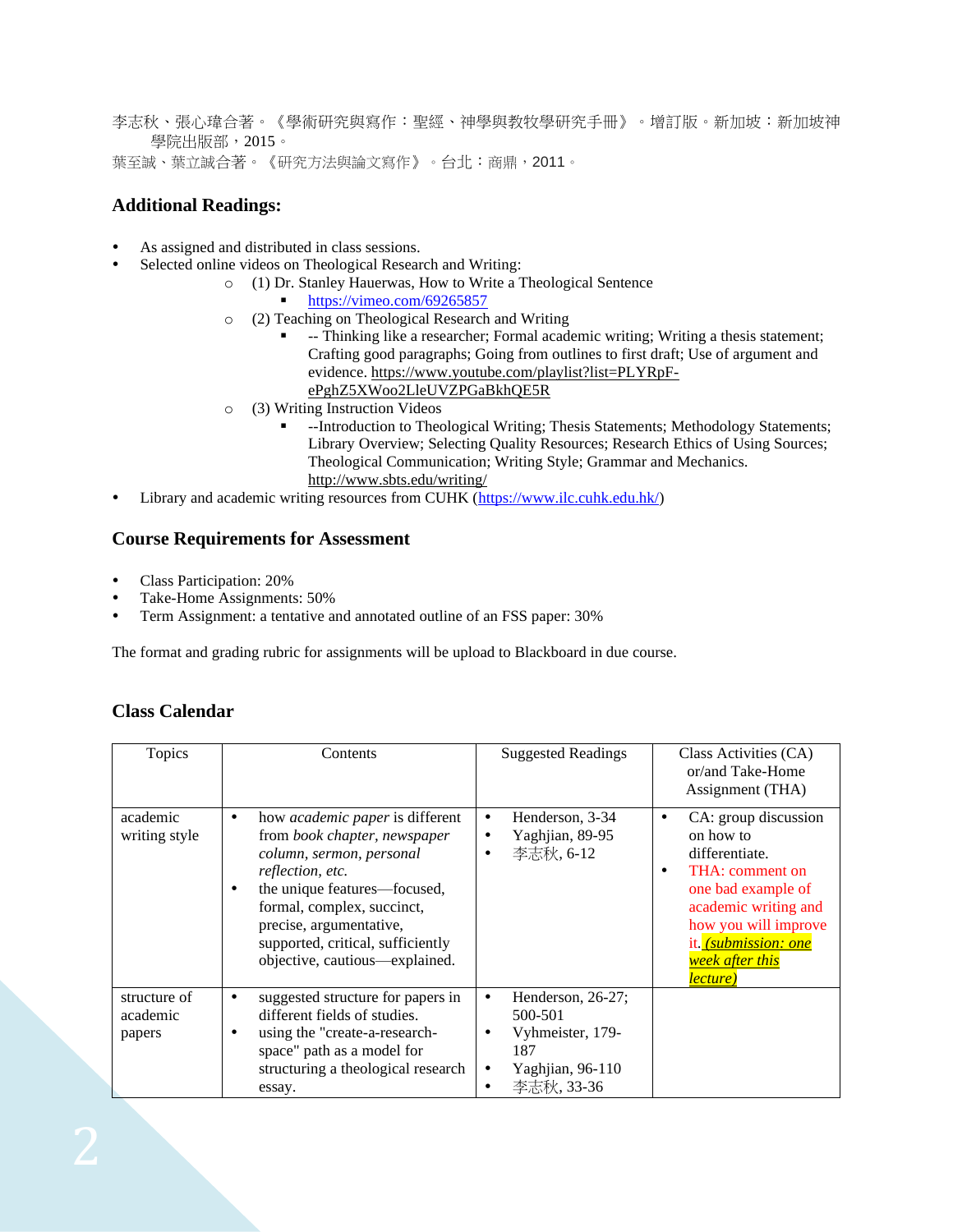| developing a<br>good research<br>topic & title                                | $\bullet$<br>how to develop a good research<br>topic as well as a working title<br>from some issue of personal<br>relevance or experience.<br>what originality could variously<br>$\bullet$<br>mean.<br>the effective use of online<br>$\bullet$<br>academic resources to check the<br>researchability of a topic, and to<br>narrow a research idea into a<br>manageable topic.                                                                                     | Henderson, 95-107<br>$\bullet$<br>Vyhmeister, 111-<br>$\bullet$<br>122<br>李志秋, 14-18<br>$\bullet$                                                                                                                                                             | CA: brain-storming a<br>$\bullet$<br>research idea and try<br>using online resources<br>to narrow it into an<br>essay topic & title.                                                                  |
|-------------------------------------------------------------------------------|---------------------------------------------------------------------------------------------------------------------------------------------------------------------------------------------------------------------------------------------------------------------------------------------------------------------------------------------------------------------------------------------------------------------------------------------------------------------|---------------------------------------------------------------------------------------------------------------------------------------------------------------------------------------------------------------------------------------------------------------|-------------------------------------------------------------------------------------------------------------------------------------------------------------------------------------------------------|
| developing a<br>thesis<br>statement and<br>defend it                          | what is a thesis statement? why<br>$\bullet$<br>is it important? how to write a<br>thesis statement                                                                                                                                                                                                                                                                                                                                                                 | Scarry, Sandra, and<br>$\bullet$<br>John Scarry. The<br>Writer's Workplace<br>with Readings:<br><b>Building College</b><br>Writing Skills. 7th<br>ed. Boston, Mass.:<br><b>Wadsworth Cengage</b><br>Learning, 2011. Pp<br>499-507.                            | CA: exercise in<br>$\bullet$<br>recognizing good<br>thesis statements.<br>CA: writing a thesis<br>$\bullet$<br>statement.                                                                             |
| how to write<br>an<br>Introduction                                            | various ways of beginning an<br>$\bullet$<br>essay.<br>2 basic elements to be included:<br>$\bullet$<br>thesis statement & methodology<br>statement.                                                                                                                                                                                                                                                                                                                | Ellison, C. (2010).<br>$\bullet$<br>Mcgraw-Hill's<br>Concise Guide to<br><b>Writing Research</b><br>Papers. New York:<br>McGraw-Hill. Pp.<br>94-104.<br>https://www.youtube<br>$\bullet$<br>.com/playlist?list=P<br>LYRpF-<br>ePghZ5XWoo2LleU<br>VZPGaBkhQE5R | THA: Write an<br>$\bullet$<br>introduction with a<br>thesis statement<br>situated in it.<br><b><u>(submission: one week</u></b><br>after this lecture)                                                |
| literature<br>review and the<br>ways to argue<br>for a research<br>gap/agenda | $\bullet$<br>what a literature review is;<br>what purposes it serves in<br>$\bullet$<br>relation to one's research project;<br>the skills in structuring a<br>$\bullet$<br>literature review.<br>the effective use of online<br>$\bullet$<br>academic resources in<br>conducting a literature search.                                                                                                                                                               | $\bullet$<br>Ridley, chs, 1, 2, 6<br>(read either the<br><b>English or Chinese</b><br>version of the book).                                                                                                                                                   | THA: looking for one<br>$\bullet$<br>good sample of<br>literature review, and<br>tell me in point form<br>why you think it is<br>"good." (submission:<br><mark>one week after this</mark><br>lecture) |
| arguing<br>theologically<br>and<br>reasonably                                 | the rhetorics of argument-<br>$\bullet$<br>inquiry, reading, reflection, and<br>persuasion.<br>construct deductive argument<br>$\bullet$<br>and inductive argument in five<br>paragraphs.<br>2 types of theological essay:<br>$\bullet$<br>critical theological essay &<br>constructive theological essay<br>rhetorical elements of critical<br>$\bullet$<br>theological essay: elements: $a$<br>problematic, an exposition, a<br>criticism, and an interpretation. | 李志秋, 31-52<br>$\bullet$<br>Yaghjian, 36-51; 63-<br>$\bullet$<br>82<br>Henderson, ch. 8<br>$\bullet$                                                                                                                                                           |                                                                                                                                                                                                       |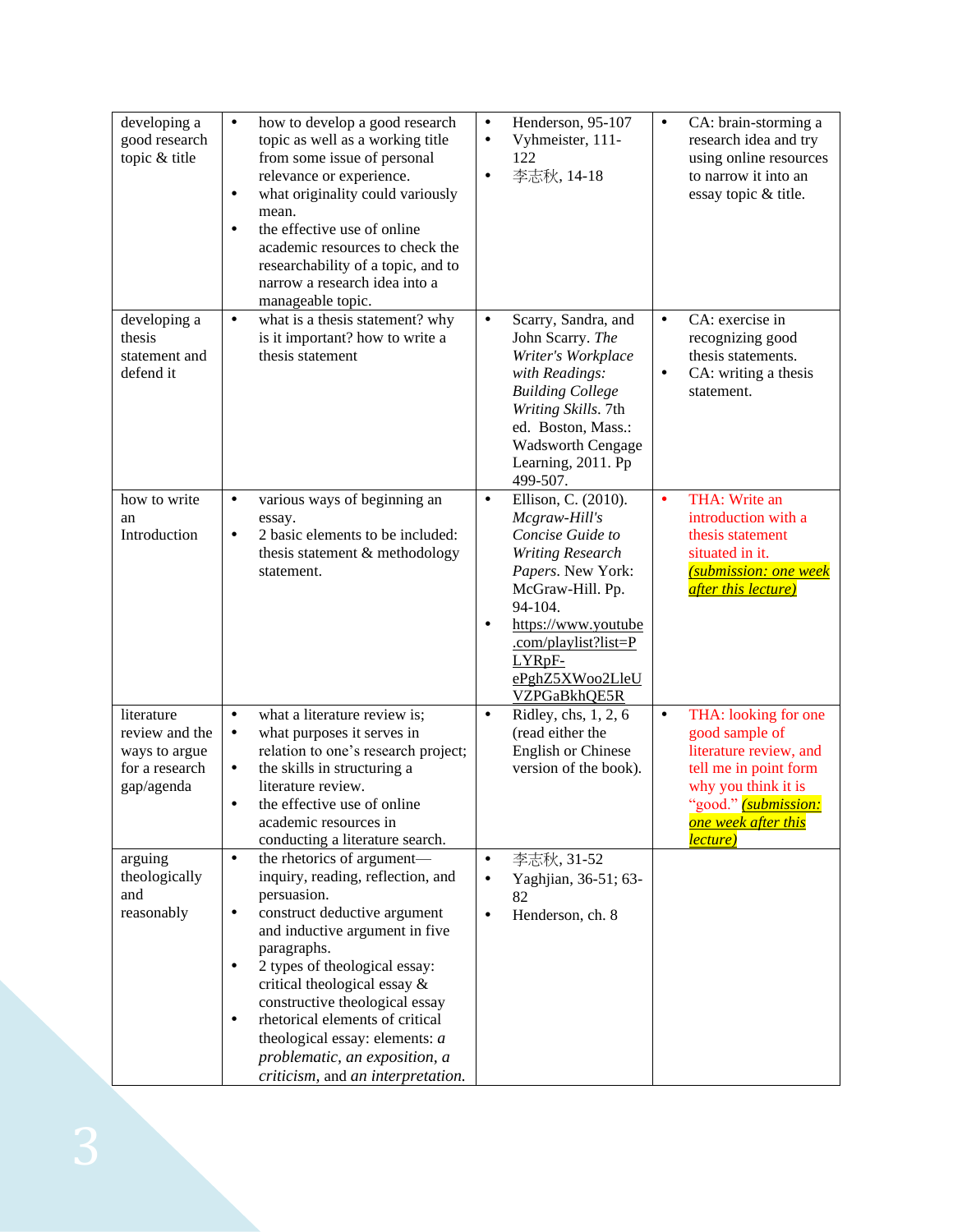|                                                                                                                                                 | rhetorical elements of<br>$\bullet$<br>constructive theological essay:<br>identification, correlation,<br>suspicion, construction.<br>making a claim, supporting the<br>$\bullet$<br>claim with evidence, and<br>showing that the connection<br>between the claim and the<br>evidence is warranted.    |                                                                                                                                                                                                                |                                                                                                                                                                                     |
|-------------------------------------------------------------------------------------------------------------------------------------------------|--------------------------------------------------------------------------------------------------------------------------------------------------------------------------------------------------------------------------------------------------------------------------------------------------------|----------------------------------------------------------------------------------------------------------------------------------------------------------------------------------------------------------------|-------------------------------------------------------------------------------------------------------------------------------------------------------------------------------------|
| writing an<br>abstract                                                                                                                          | using an abstract template.<br>$\bullet$                                                                                                                                                                                                                                                               | Biggam, John.<br>$\bullet$<br>Succeeding with Your<br>Master's<br>Dissertation: A Step-<br>by-Step Handbook.<br>2 <sup>nd</sup> ed. Maidenhead:<br>McGraw Hill/Open<br>University Press,<br>2011. Pp. 214-217. | $\bullet$<br>THA: using the<br>abstract template to<br>write an abstract for a<br>paper that you<br>previously wrote<br><i>(submission: one week</i><br><i>after this lecture).</i> |
| Chicago-style<br>citation                                                                                                                       | using Chicago-style citation for<br>$\bullet$<br>an essay.<br>introducing useful software such<br>$\bullet$<br>as Endnote,<br>https://www.mendeley.com/,<br>https://www.zotero.org/ etc.<br>introducing useful online tools<br>$\bullet$<br>such as, RefWorks at CUHK<br>library, google scholar, etc. | $\bullet$<br>http://www.chicago<br>manualofstyle.org/to<br>ols_citationguide.ht<br>ml                                                                                                                          |                                                                                                                                                                                     |
| academic<br>honesty                                                                                                                             |                                                                                                                                                                                                                                                                                                        | http://www.cuhk.edu<br>$\bullet$<br>.hk/policy/academic<br>honesty/Chi_htm_fil<br>es_(2013-<br>14)/index_page2.ht<br>m                                                                                         |                                                                                                                                                                                     |
| How to write papers in the fields of $(1)$ biblical studies, $(2)$ systematic theology,<br>(3) history of Christianity, (4) practical theology, |                                                                                                                                                                                                                                                                                                        |                                                                                                                                                                                                                | Term Assignment: a<br>tentative outline of an FSS<br>paper <i>(submission: 2)</i><br>weeks after the final<br>lecture).                                                             |

# **Academic Honesty and Plagiarism**

- Attention is drawn to University policy and regulations on honesty in academic work, and to the disciplinary guidelines and procedures applicable to breaches of such policy and regulations. Details may be found at [http://www.cuhk.edu.hk/policy/academichonesty/.](http://www.cuhk.edu.hk/policy/academichonesty/)
- With each assignment, students will be required to submit a signed [declaration](file:///D:/Users/vikki_aqs/AppData/Local/Microsoft/Windows/Temporary%20Internet%20Files/Content.Outlook/Application%20Data/Microsoft/Academic%20Honesty/Eng%20htm%20files%20(2013-14)/p10.htm) that they are aware of these policies, regulations, guidelines and procedures. In the case of group projects, all students of the same group should be asked to sign the declaration, each of whom is responsible should there be any plagiarized contents in the group project, irrespective of whether he/she has signed the declaration and whether he/she has contributed directly or indirectly to the plagiarized contents.
- For assignments in the form of a computer-generated document that is principally text-based and submitted via VeriGuide, the statement, in the form of a receipt, will be issued by the system upon students' uploading of the soft copy of the assignment. Assignments without the properly signed declaration will not be graded by teachers. Only the final version of the assignment should be submitted via VeriGuide.